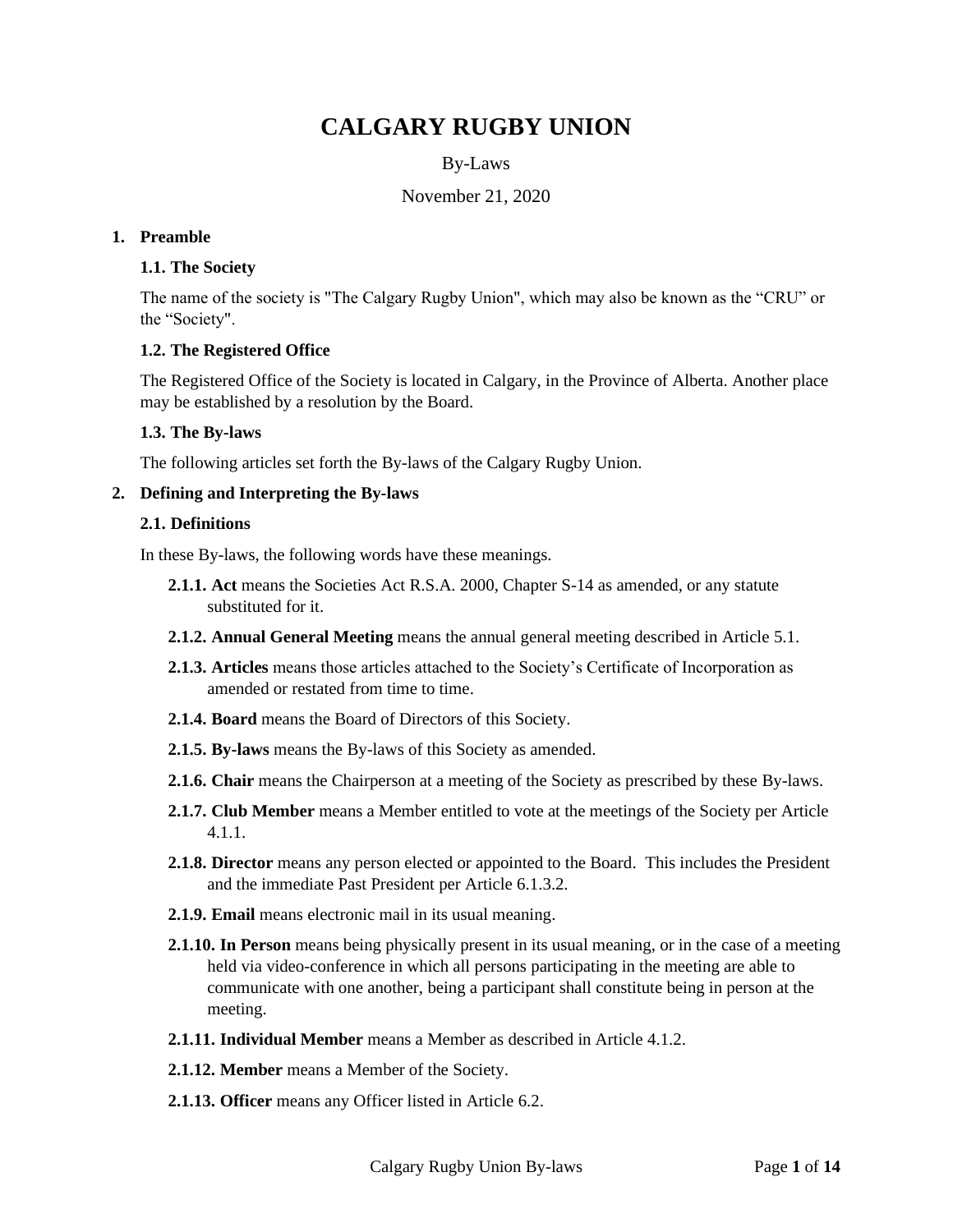- **2.1.14. Ordinary Resolution** means a resolution passed by a simple majority in a meeting of the Board or at a General Meeting on a question not needing a Special Resolution.
- **2.1.15. Registered Office** means the registered office for the Society.
- **2.1.16. Register of Members** means the register maintained by the Board of Directors containing the names of the Members of the Society.
- **2.1.17. Rugby Alberta** means the provincial administrative body for the sport of rugby union in the Province of Alberta.
- **2.1.18. Rugby Canada** means the national governing body for the sport of rugby union in Canada.
- **2.1.19. Society** means the Calgary Rugby Union.
- **2.1.20. Special Meeting** means the special meeting described in Article [5.2.](#page-5-0)
- **2.1.21. Special Resolution** means:
	- a resolution passed at a General Meeting or Special Meeting of which not less than twentyone (21) days' notice specifying the intention to propose the resolution has been duly given, and by the vote of not less than 75% of those members who, if entitled to do so, vote In Person; or
	- a resolution proposed and passed as a Special Resolution at a General Meeting or Special Meeting of which less than twenty-one (21) days' notice has been given, if all the members entitled to attend and vote at the General Meeting or Special Meeting so agree; or
	- a resolution consented to in writing by all the members who would have been entitled at a General Meeting or Special Meeting to vote on the resolution In Person.

## **2.2. Interpretation**

The following rules of interpretation must be applied in interpreting these By-laws.

- **2.2.1.** Singular and Plural: words indicating the singular number also include the plural, and viceversa.
- **2.2.2.** Gender-neutral, Masculine, and Feminine: words that are gender-neutral also include the masculine gender and/or the feminine gender, and vice-versa.
- **2.2.3.** Corporation: words indicating persons also include corporations.
- **2.2.4.** Headings are for convenience only. They do not affect the interpretation of these By-laws.
- **2.2.5.** Liberal Interpretation: these By-laws must be interpreted broadly and generously.

#### **3. Objects of the Society**

**3.1.** The objects of the society are detailed in the Articles of Incorporation as follows:

*The object of the society is to promote and encourage the game of rugby in Canada, and to govern, regulate and assist the activities of the rugby clubs in Calgary in accordance with the rules of the Rugby Football Union.*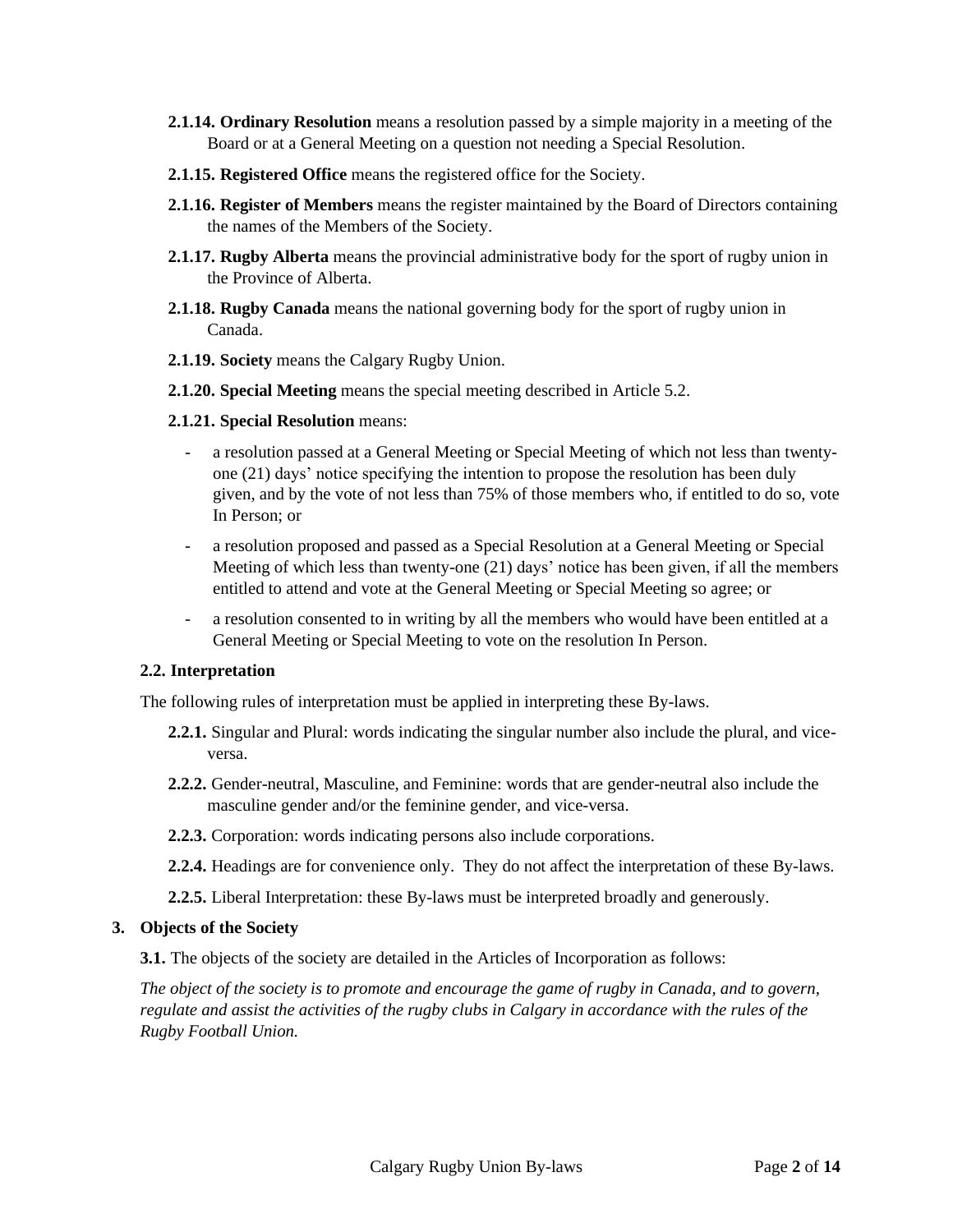# **4. Membership**

## **4.1. Classification of Members**

There are three classifications of members:

- Club Members
- Individual Members
- Honorary Members

<span id="page-2-0"></span>**4.1.1.** To become a Club Member, an organization must:

- be a legally registered organization providing rugby programs and services, including the referees' society, within the CRU's catchment area, as defined by the Board of Directors.
- be admitted for membership by the Board of Directors.
- <span id="page-2-1"></span>**4.1.2.** To become an Individual Member, an individual must be a member in good standing of a Club Member.
- **4.1.3.** An individual may become an Honorary Member if recommended to the membership at an Annual General Meeting by the unanimous agreement of the Board of Directors and shall be subject to a majority vote of the members in attendance at such meeting. An Honorary Membership is only bestowed upon an individual who has over a period of time rendered meritorious service to the society.

#### **4.2. Membership Fees**

- **4.2.1.** The Board shall from time to time set the prescribed membership fee for each membership category within a membership year.
- **4.2.2.** The membership year shall coincide with the annual registration validity period set by Rugby Canada.

## **4.3. Rights and Privileges of Members**

**4.3.1.** Any Member in good standing is entitled to:

- receive notice of meetings of the Society;
- − attend any meeting of the Society;
- − speak at any meeting of the Society when acknowledged by the meeting chair; and
- exercise other rights and privileges given to Members in these By-laws.

#### **4.3.2.** Voting Members

The only Members who can vote at meetings of the Society are Club Members in good standing. Club Member votes are to be cast by a designated representative of the Club Member's choosing, who are at least eighteen (18) years old.

#### <span id="page-2-2"></span>**4.3.3.** Number of Votes

A Club Member is entitled to the following number of votes at a meeting of the Society:

- − One (1) for having a Junior program
- − One (1) for having an Adult Female program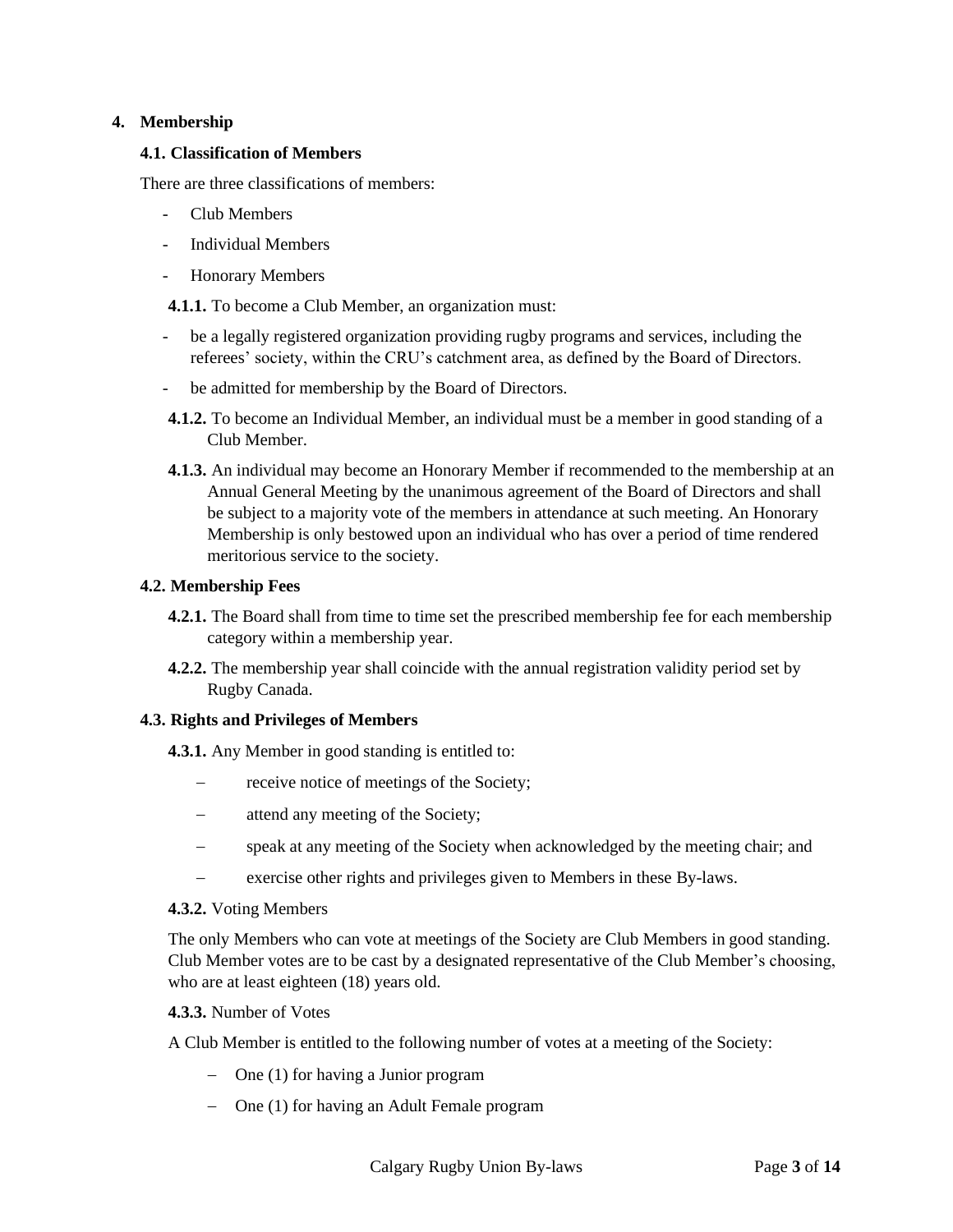- − One (1) for having an Adult Male program
- − Two (2) for being a referees' society

A program is recognized when it is a participant in a CRU delivered program and has ten (10) or more registered members in the membership year in which the meeting is taking place.

**4.3.4.** Member in Good Standing

A Member is in good standing when

- the Member has paid membership fees or other required fees to the Society; and
- the Member is not suspended as a Member as provided for under Article [4.4.](#page-3-0)

## <span id="page-3-0"></span>**4.4. Suspension of Membership**

## **4.4.1.** Decision to Suspend

The Board, at a Special Meeting called for that purpose, may suspend a Member's membership not more than three (3) months, for one or more of the following reasons:

- **4.4.1.1.** if the Member has failed to abide by the By-laws;
- **4.4.1.2.** if the Member has been disloyal to the Society;
- **4.4.1.3.** if the Member has disrupted meetings or functions of the Society; or
- **4.4.1.4.** if the Member has done anything judged to be harmful to the Society, or by failing to do, has caused harm to the Society.

## **4.4.2.** Notice to the Member

- **4.4.2.1.** The affected Member will receive written notice of the Board's intention to deal with whether that Member should be suspended or not. The Member will receive at least two (2) weeks' notice before the Special Meeting.
- **4.4.2.2.** The notice will be sent by Email to the last known address of the Member shown in the records of the Society. An Officer of the Board may also deliver the notice.
- **4.4.2.3.** The notice will state the reasons why suspension is being considered.
- **4.4.3.** Decision of the Board
	- **4.4.3.1.** The Member will have an opportunity to appear before the Board to address the matter. The Board may allow another person to accompany the Member.
	- **4.4.3.2.** The Board will determine how the matter will be dealt with and may limit the time given the Member to address the Board. The Board may exclude the Member from its discussion of the matter, including the deciding vote.
- **4.4.4.** The decision of the Board is final.

## **4.5. Termination of Membership**

- **4.5.1.** Resignation
	- **4.5.1.1.** Any member may resign from the Society upon notification in writing to that effect to the Secretary of the Society.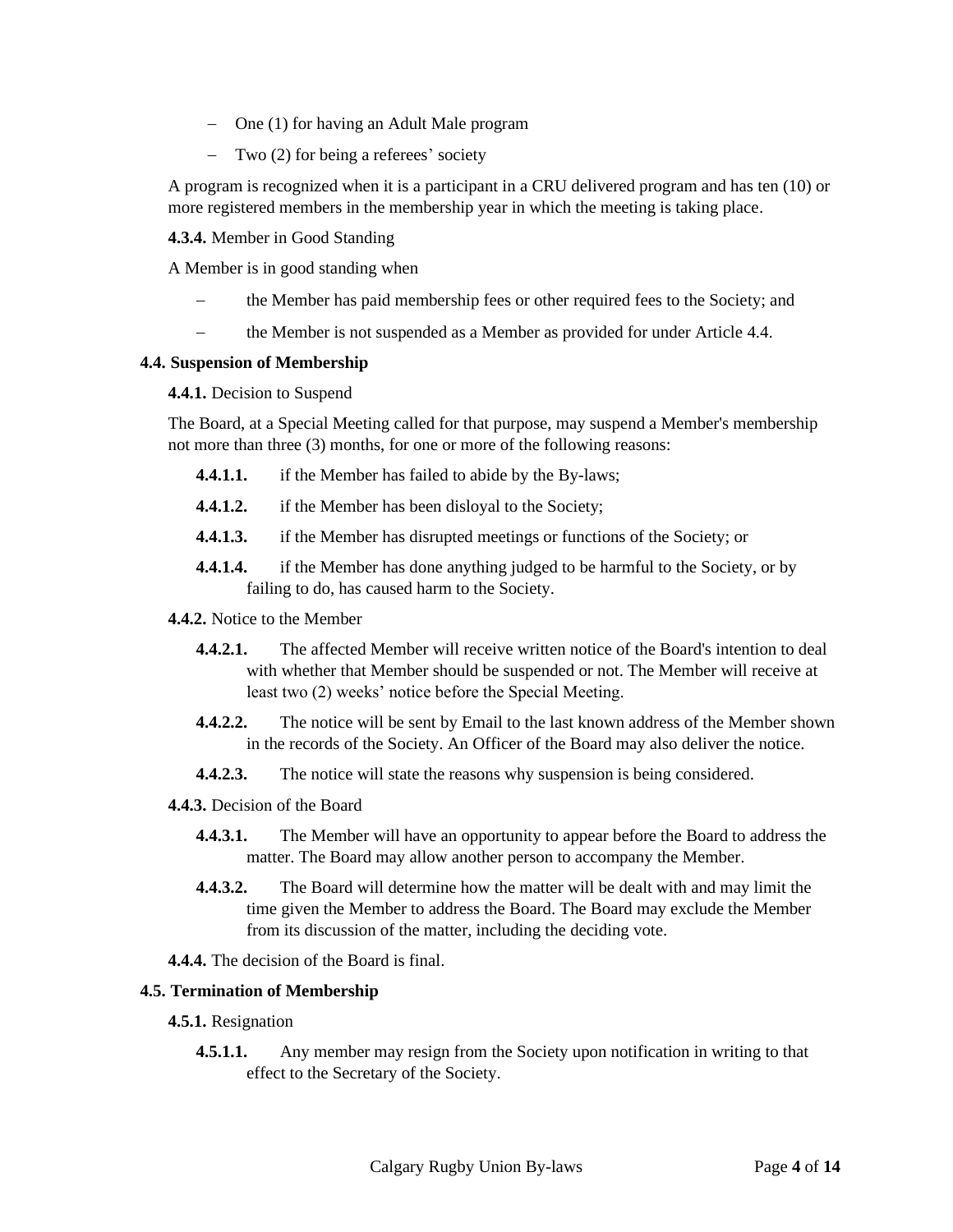**4.5.1.2.** Once the notice is received, the Member's name is removed from the Register of Members. The Member is considered to have ceased being a Member on the date their name is removed from the Register of Members.

## **4.5.2.** Death

The membership of a Member is ended upon their death.

**4.5.3.** Deemed Withdrawal

- **4.5.3.1.** If a Member has not paid the annual membership fees, or failed to fulfil the commitments of an approved payment schedule, within thirty (30) days following the date the fees are due, the Member is considered to have submitted their resignation.
- **4.5.3.2.** In this case, the name of the Member is removed from the Register of Members. The Member is considered to have ceased being a Member on the date their name is removed from the Register of Members.

# **4.5.4.** Expulsion

- **4.5.4.1.** The Society may, by Special Resolution at a Special Meeting called for such a purpose, expel any Member for any cause which is deemed sufficient in the interests of the Society.
- **4.5.4.2.** This decision is final.
- **4.5.4.3.** On passage of the Special Resolution, the name of the Member is removed from the Register of Members. The Member is considered to have ceased being a Member on the date their name is removed from the Register of Members.
- **4.5.5.** Transmission of Membership

No right or privilege of any Member is transferable to another person. All rights and privileges cease when the Member resigns, dies, or is expelled from the Society.

**4.5.6.** Continued Liability for Debts Due

Although a Member ceases to be a Member, by death, resignation or otherwise, they are liable for any debts owing to the Society at the date of ceasing to be a Member.

**4.5.7.** Limitation on the Liability of Members

No Member is, in their individual capacity, liable for any debt or liability of the Society.

# <span id="page-4-0"></span>**5. Meetings of the Society**

## **5.1. The Annual General Meeting**

- **5.1.1.** The Society holds its Annual General Meeting on or before the last day in January following the end of the fiscal year, in Calgary, Alberta. The Board sets the place, date, and time of the meeting.
- **5.1.2.** The Secretary mails, Emails or delivers a notice to each Club Member at least twenty-one (21) days before the Annual General Meeting. This notice states the place, date and time of the Annual General Meeting. Individual Members shall receive notice from their affiliated Club Member once received from the Society.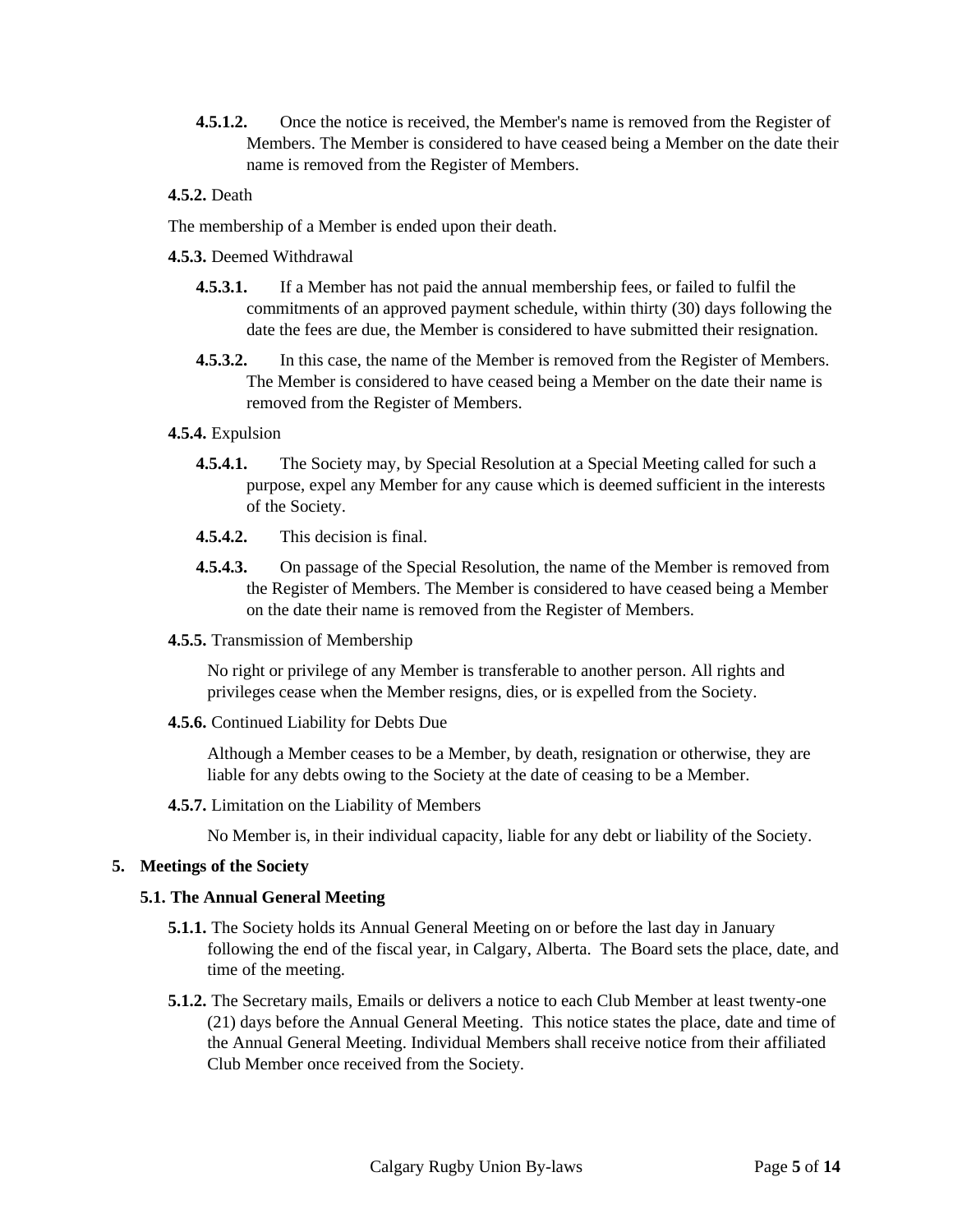**5.1.3.** The Annual General Meeting may be held by video-conference call. Directors, Officers and Members who take part in the call are considered present for the meeting

## **5.1.4.** Agenda for the Meeting

The Annual General Meeting deals with the following matters:

- adopting the agenda;
- − adopting the minutes of the last Annual General Meeting;
- − considering the President's and the Board of Director's reports;
- − reviewing the financial statements setting out the Society's income, disbursements, assets and liabilities and the auditor's report;
- − appointing the auditors;
- − electing the Members of the Board;
- − considering matters specified in the meeting notice;
- − other specific motions that any Member has given notice of before the meeting is called.

#### **5.1.5.** Quorum

Attendance by at least one-third of the Club Members at the Annual General Meeting is a quorum.

#### <span id="page-5-0"></span>**5.2. Special Meeting of the Society**

**5.2.1.** Calling of Special Meeting

A Special Meeting may be called at any time:

- − by resolution of the Board of Directors to that effect; or
- − on the written request of at least three (3) Directors. The request must state the reason for the Special Meeting and the motion(s) intended to be submitted at such Special Meeting or;
- − on the written request of at least ten (10) Individuals Members. The request must state the reason for the Special Meeting and the motion(s) intended to be submitted at such Special Meeting.

#### **5.2.2.** Notice

The Secretary mails, Emails or delivers a notice to each Club Member at least twenty-one (21) days before the Special Meeting. This notice states the place, date, time and purpose of the Special Meeting. Individual Members shall receive notice from their affiliated Club Member once received from the Society.

#### **5.2.3.** Agenda for Special Meeting

Only the matter(s) set out in the notice for the Special Meeting are considered at the Special Meeting.

#### **5.2.4.** Procedure at the Special Meeting

Any Special Meeting has the same method of voting, quorum requirements, and proceedings as the Annual General Meeting.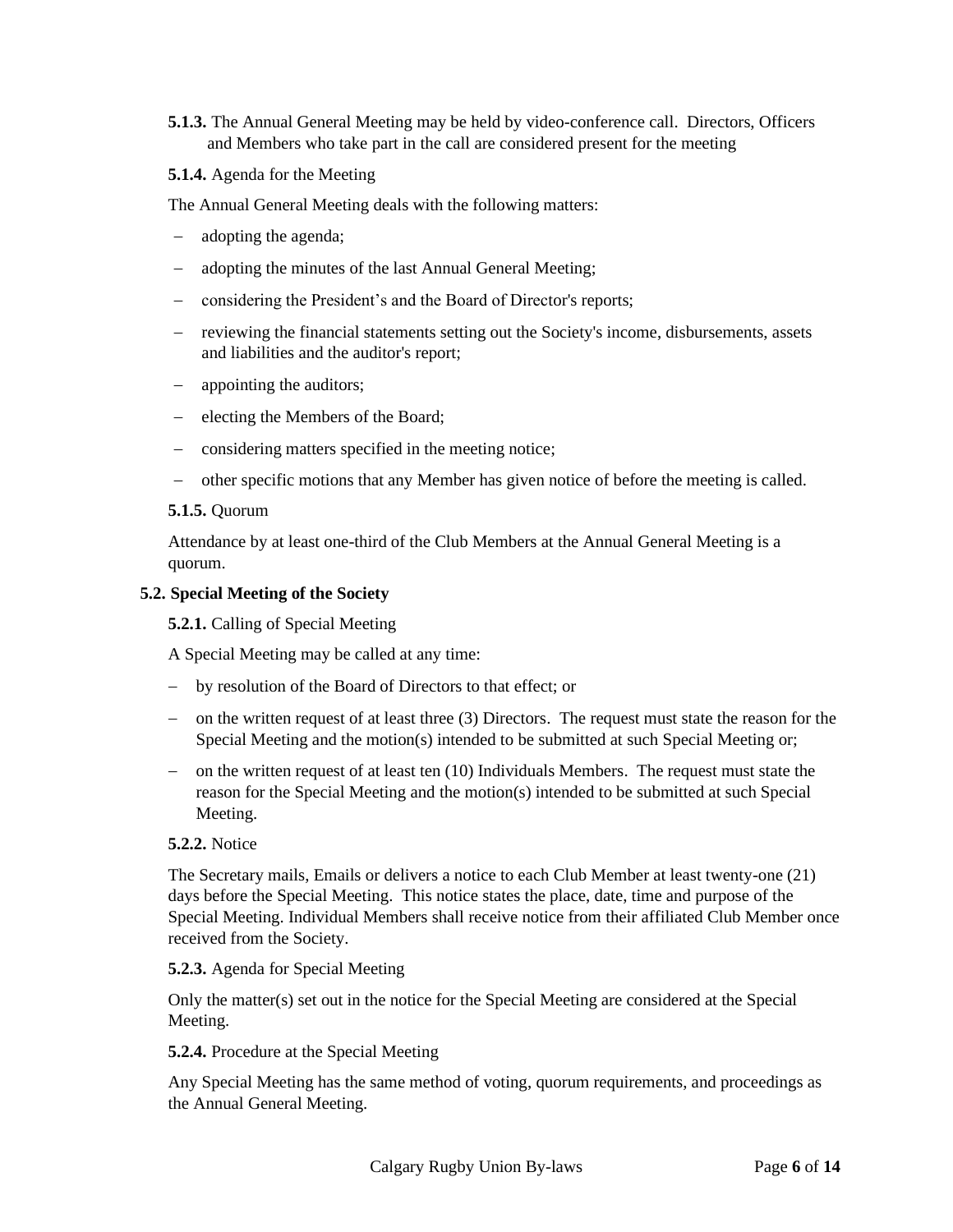## **5.3. Proceedings at the Annual or a Special Meeting**

**5.3.1.** Attendance at General Meetings

General Meetings of the Society are open to the public. A majority of the Members present may ask any persons who are not Members to leave.

## **5.3.2.** Failure to Reach Quorum

The President cancels the General Meeting if a quorum is not present within one-half  $(1/2)$  hour after the set time. If cancelled, the meeting is rescheduled for one (1) week later at the same time and place. If a quorum is not present within one-half (1/2) hour after the set time of the second meeting, the meeting will proceed with the Members in attendance.

#### **5.3.3.** Presiding Officer

- **5.3.3.1.** The President chairs every General Meeting of the Society. The Secretary chairs in the absence of the President.
- **5.3.3.2.** The President, or the Secretary, may delegate the chair of any meeting to another Member by Ordinary Resolution.
- **5.3.3.3.** If neither the President nor the Secretary is present within one-half (1/2) hour after the set time for the General Meeting, the Members present choose one (1) of the Members to chair.
- **5.3.4.** Adjournment
	- **5.3.4.1.** The Chair may adjourn any General Meeting with the consent of the Members at the meeting. The adjourned General Meeting conducts only the unfinished business from the initial Meeting.
	- **5.3.4.2.** No notice is necessary if the General Meeting is adjourned for less than thirty (30) days.
	- **5.3.4.3.** The Society must give notice when a General Meeting is adjourned for thirty (30) days or more. Notice must be the same as for any General Meeting.

## **5.3.5.** Voting

- **5.3.5.1.** Each Club Member has the number of votes prescribed by Clause [4.3.3.](#page-2-2) A show of hands or verbal vote decides every vote at every General Meeting. A secret ballot is used if at least two (2) Club Members request it.
- **5.3.5.2.** In the event of a tie, the motion is defeated. The Chair does not have a second or casting vote in the event of a tie.
- **5.3.5.3.** A Club Member may not vote by proxy if they do not have a designated representative In Person at the meeting.
- **5.3.5.4.** A majority of the votes of the Club Members present decides each issue and resolution, unless the issue needs to be decided by a Special Resolution.
- **5.3.5.5.** The Chair declares a resolution carried or lost. This statement is final and does not have to include the number of votes for and against the resolution.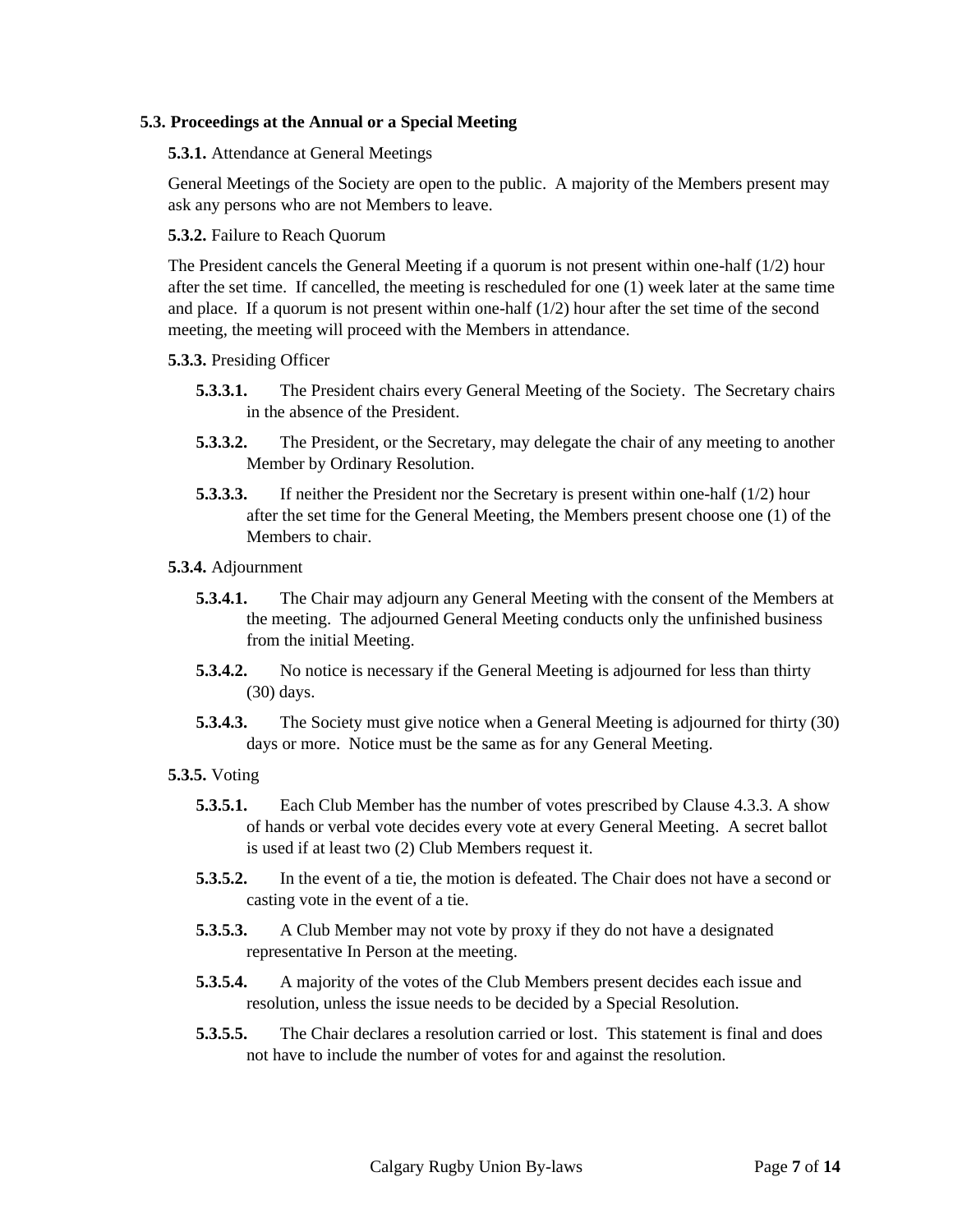- **5.3.5.6.** Two (2) Club Members may request a ballot vote. In such case, the Chair may set the time, place, and method for a ballot vote. The result of the ballot is the resolution of the General Meeting.
- **5.3.5.7.** Members may withdraw their request for a ballot.

**5.3.6.** Failure to Give Notice of Meeting

No action taken at a General Meeting is invalid due to:

- accidental omission to give any notice to any Member;
- any Member not receiving any notice; or
- any error in any notice that does not affect the meaning.
- **5.3.7.** Written Resolution of all Club Members

All Club Members may agree to and sign a resolution. This resolution is as valid as one passed at a General Meeting. It is not necessary to give notice or to call a General Meeting. The date on the resolution is the date it is passed.

## **6. Governance of the Society**

# **6.1. The Board of Directors**

**6.1.1.** Governance and Management of the Society

The Board governs and manages the affairs of the Society. The Board may hire staff to carry out its management functions under the direction and supervision of the Board.

**6.1.2.** Powers and Duties of the Board

- **6.1.2.1.** The Board has the powers of the Society, except as stated in the Societies Act.
- **6.1.2.2.** The powers and duties of the Board include:
- Promoting the objects of the Society;
- Promoting membership in the Society;
- Hiring employees to operate the Society;
- Regulating employees' duties and setting their salaries;
- Maintaining and protecting the Society's assets and property;
- − Approving an annual budget for the Society;
- Paying all expenses for operating and managing the Society;
- Paying persons for services and protecting persons from debts of the Society;
- Investing any extra monies;
- Financing the operations of the Society, and borrowing or raising monies;
- Making policies for managing and operating the Society;
- − Approving all contracts for the Society;
- Maintaining all accounts and financial records of the Society;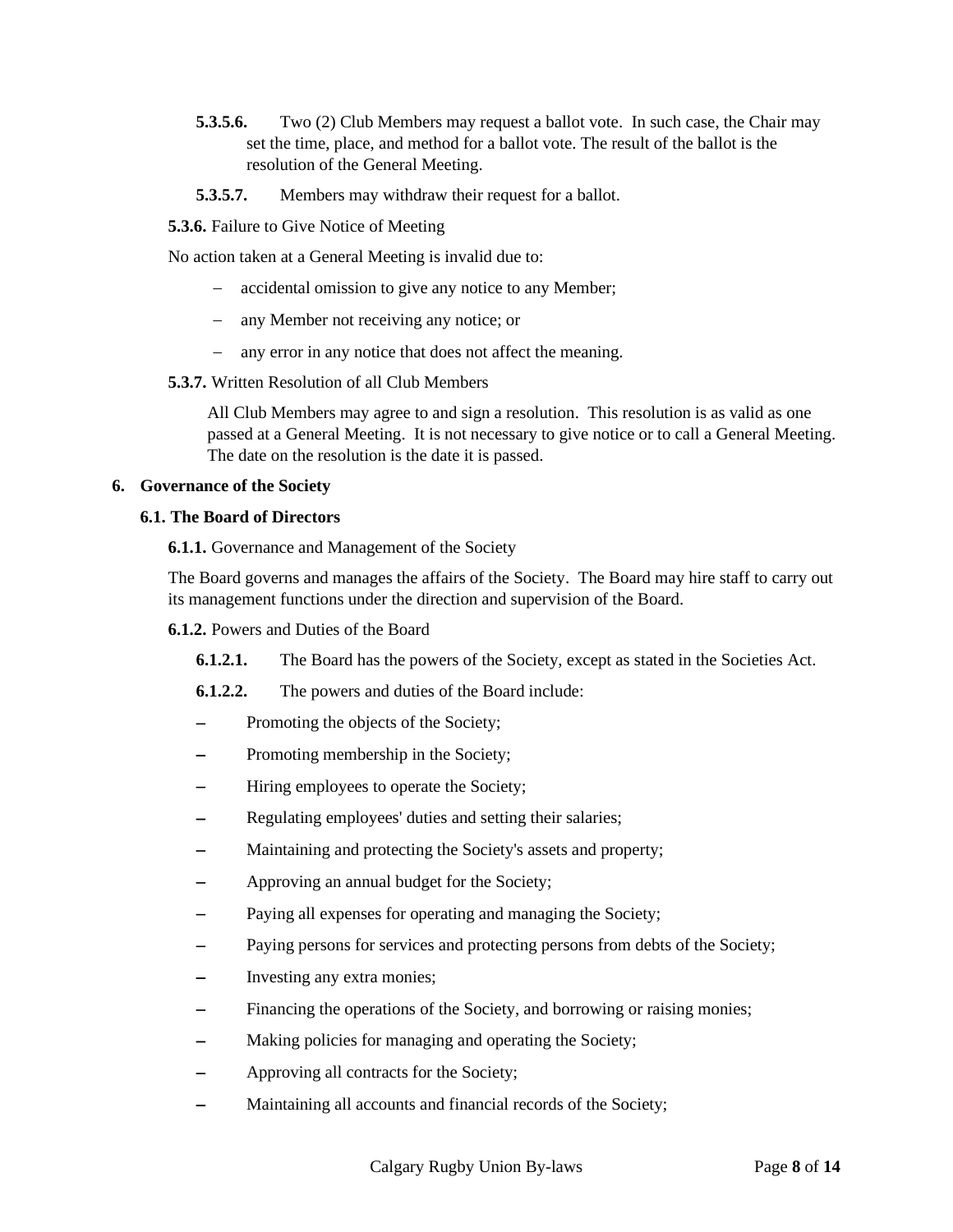- Appointing legal counsel as necessary;
- Making policies, rules and regulations for operating the Society and using its facilities and assets;
- Selling, disposing of, or mortgaging any or all of the property of the Society; and
- Without limiting the general responsibility of the Board, delegating its powers and duties to the paid staff of the Society.

#### **6.1.3.** Composition of the Board

- **6.1.3.1.** The Board consists of the following Directors:
	- − the President
	- − the Secretary
	- − the Treasurer
	- − the Commercial Director
	- − the Discipline Director
	- − the Junior Rugby Director
	- − the Men's Rugby Director
	- − the Women's Rugby Director
	- − the Representative Rugby Director
- <span id="page-8-0"></span>**6.1.3.2.** The following individuals are ex-officio members of the Board and are therefore Directors of the Society:
	- − The President of the Calgary Rugby Union Referees Society
	- − The immediate Past President, in the year immediately following their last term as President of the Board.
- **6.1.4.** Election of the Directors
	- **6.1.4.1.** At each Annual General Meeting of the Society, the Club Members elect the following directors for terms of two (2) years:
	- **6.1.4.2.** The President, Secretary, Commercial Director, Men's Rugby Director and Junior Rugby Director will be elected in even years.
	- **6.1.4.3.** The Treasurer, Discipline Director, Women's Rugby Director, and Representative Rugby Director will be elected in odd years.
	- **6.1.4.4.** Nominations for election to the Board of Directors must be received in writing to the Secretary at least fourteen (14) days prior to the Annual General Meeting. Nominations will be accepted from the floor at the time of the Annual General Meeting, provided the nomination is submitted with the support of at least three (3) Club Members.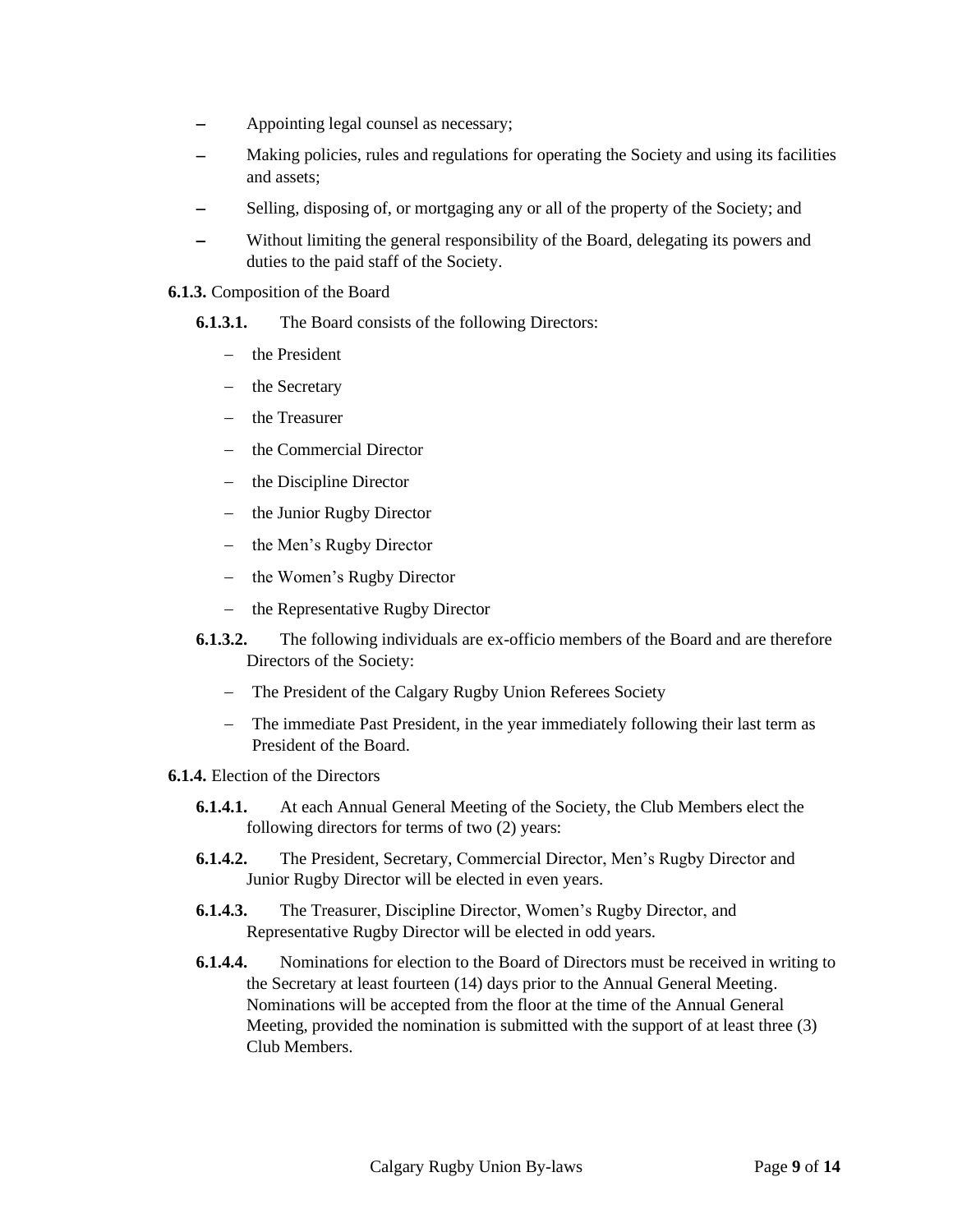- **6.1.5.** Resignation, Death or Removal of a Director
	- **6.1.5.1.** A Director may resign from office by giving one (1) month's notice in writing. The resignation takes effect either at the end of the month's notice, or on the date the Board accepts the resignation.
	- **6.1.5.2.** Club Members may remove any Director, including the President or Past President, before the end of their term by Special Resolution at a Special Meeting called for such purpose.
	- **6.1.5.3.** Directors may remove any Director for cause, including the President or Past President, before the end of their term by Special Resolution at a special meeting of the Board called for such purpose. The affected Director shall have an opportunity to address the Board during the special meeting. The Board may limit the time given to the Director to address the Board. Notice for such meeting shall be delivered at least twenty-one (21) days prior to the special meeting of the Board and will include details of the proposed resolution. Notice must be given to all Directors, including the Director being removed, and such notice may not be waived.
	- **6.1.5.4.** If there is a vacancy on the Board, the remaining Directors may appoint an Individual Member in good standing to fill that vacancy until the next Annual General Meeting. This does not apply to the ex-officio positions on the Board.
- **6.1.6.** Meetings of the Board
	- **6.1.6.1.** The Board holds at least eight (8) meetings each year.
	- **6.1.6.2.** The President calls the meetings. The President also calls a meeting if any two (2) Directors make a request in writing and state the business for the meeting.
	- **6.1.6.3.** Seven (7) days' notice by mail, E-mail, telephone, or fax for Board meetings is delivered to each Board Member and Club Member. Board and Club Members may waive notice.
	- **6.1.6.4.** A majority of the currently elected Directors present at any Board meeting is a quorum.
	- **6.1.6.5.** If there is no quorum, the President adjourns the meeting to the same time, place, and day of the following week. At least four (4) Directors present at this later meeting is a quorum.
	- **6.1.6.6.** Each Director, including the ex-officio Directors have one (1) vote. In the event of a tie, the motion is defeated. The President does not have a second or casting vote.
	- **6.1.6.7.** Meetings of the Board are open to Members of the Society, but only Directors may vote. Members are permitted to participate in discussion at the invitation of the Board. A majority of Directors present may ask any Member(s), or other persons present, to leave.
	- **6.1.6.8.** The Board, upon resolution, may consider business in-camera if the business to be considered deals with:
		- − the discipline, suspension or termination of any Director, Officer or Member;
		- − the employment and appointment of staff;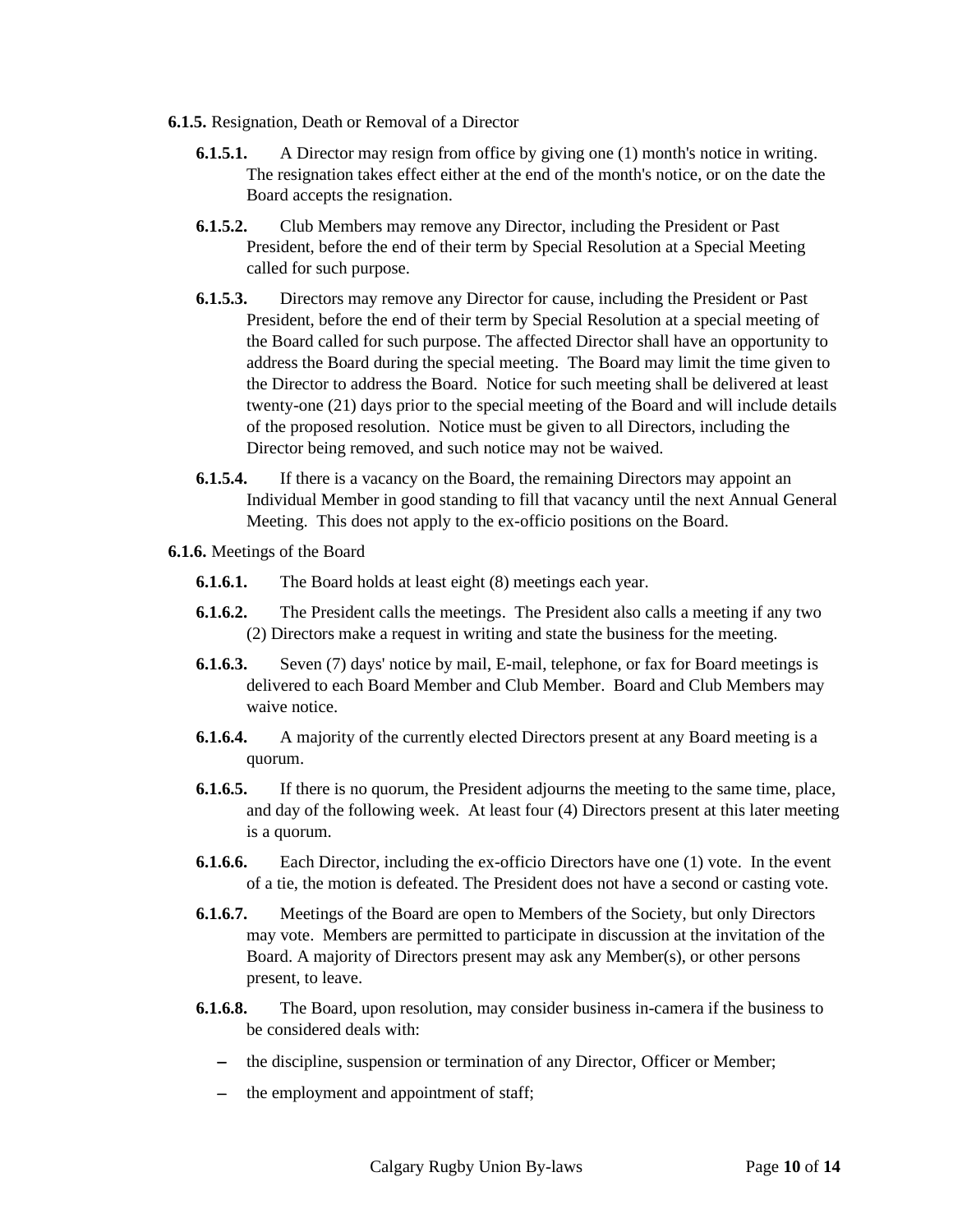- − the acquisition of property; or
- − the preparation or planning for the presentation of a competitive bid quote or similar activity which is of a confidential nature.

In the event that the Board conducts business in-camera in accordance with the provisions of these By-laws, minutes of such in-camera meeting shall be kept and recorded, confidentially, by the Secretary.

- **6.1.6.9.** All Directors may agree to and sign a resolution. This resolution is as valid as one passed at any Board meeting. It is not necessary to give notice or to call a Board meeting. The date on the resolution is the date it is passed.
- **6.1.6.10.** A meeting of the Board may be held by tele- or video-conference call. Directors who participate in the call are considered present for the meeting.
- **6.1.6.11.** Irregularities or errors done in good faith do not invalidate acts done by any meeting of the Board.
- **6.1.6.12.** A Director may waive formal notice of a meeting.

## <span id="page-10-0"></span>**6.2. Duties of the Officers of the Society**

The Officers of the Society are the President, Secretary and Treasurer.

- **6.2.1.** The President
	- Supervises the affairs of the Board;
	- − When present, chairs all meetings of the Society;
	- − Acts as the spokesperson for the Society;
	- − Is an ex officio member of all committees;
	- − Assumes any or all roles of the Society or collective as required;
	- − Carries out other duties assigned by the Board.
- **6.2.2.** The Secretary
	- Attends all meetings of the Society and presides at meetings in the President's absence;
	- Keeps accurate minutes of all meetings and has charge of the Board's correspondence;
	- − Makes sure all notices of the various meetings are sent;
	- − Keeps the Seal of the Society;
	- Files the annual return, changes in the directors of the organization, amendments in the Bylaws and other incorporating documents with the Corporate Registry;
	- − Makes sure a record of names and addresses of all Members of the Society is kept;
	- − Carries out other duties assigned by the Board.
- **6.2.3.** The Treasurer
	- − Makes sure all monies paid to the Society are deposited in a chartered bank, treasury branch or trust company chosen by the Board;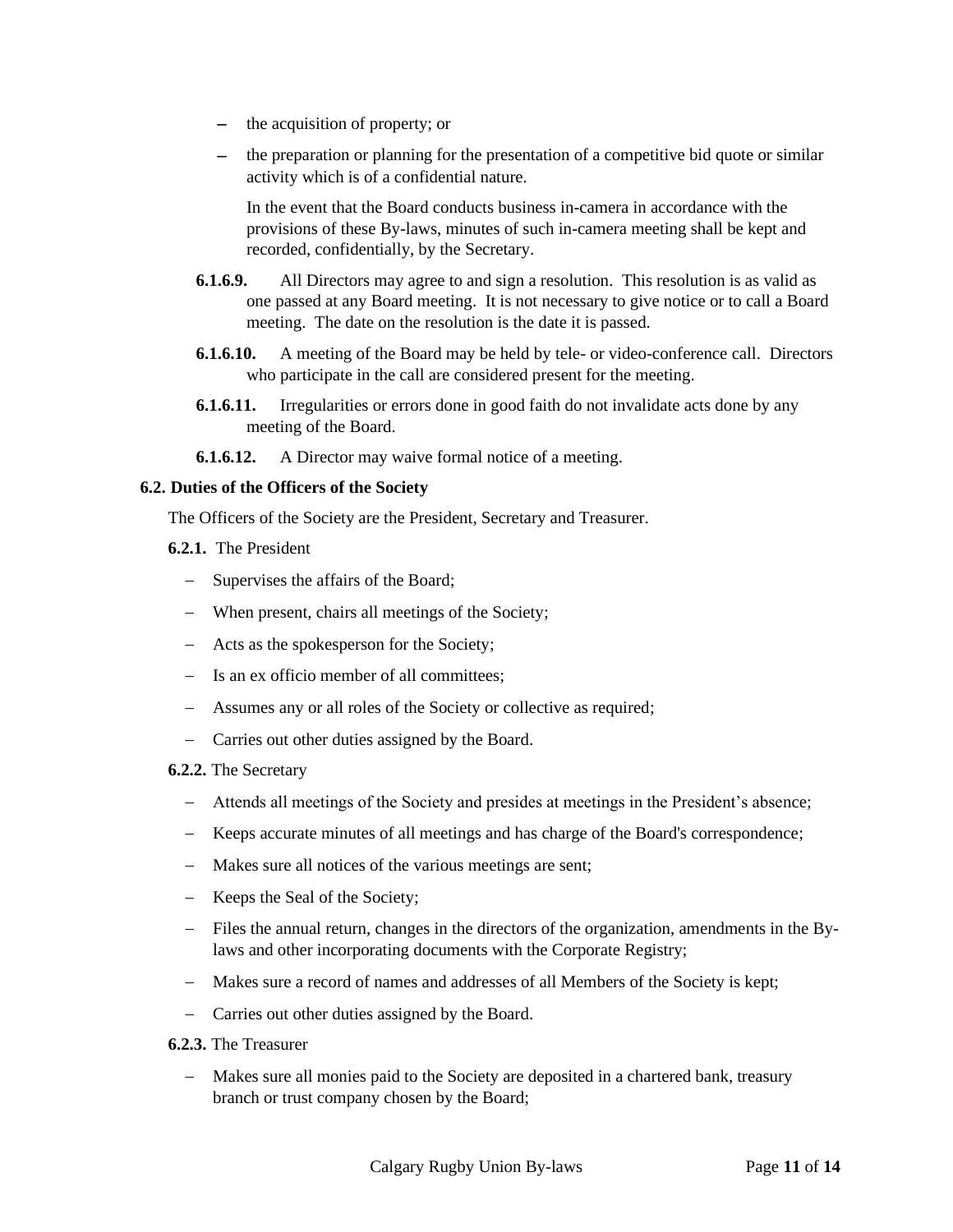- − Makes sure a detailed account of revenues and expenditures is presented to the Board as requested;
- − Makes sure an audited statement of the financial position of the Society is prepared and presented to the Annual General Meeting;
- − Carries out other duties assigned by the Board.

#### **6.3. Board Committees**

The Board, may from time to time, establish committees to advise the board.

- **6.3.1.** General Procedures for Committees
	- **6.3.1.1.** A Board Member chairs each committee created by the board.
	- **6.3.1.2.** The Chairperson of each committee reports at Board Meetings at the Board's request.
	- **6.3.1.3.** Each committee shall determine its own rules of procedure with approval from the Board.

## **7. Finance and Other Matters**

#### **7.1. Finance and Auditing**

**7.1.1.** The fiscal year of the Society ends on October 31 of each year.

**7.1.2.** There must be an audit of the books, accounts, and record of the Society at least once a year. An individual appointed at each Annual General Meeting shall perform this audit. Within six months of the Annual General Meeting of the Society, the auditor submits a complete statement of the books on the previous year.

## **7.2. Seal of the Society**

**7.2.1.** The Board may adopt a seal as the Seal of the Society.

- **7.2.2.** The Secretary has control and custody of the seal, unless the Board decides otherwise.
- **7.2.3.** The Seal of the Society can only be used by Officers authorized by the Board. The Board must pass a motion to name the authorized Officers.

## **7.3. Cheques and Contracts of the Society**

- **7.3.1.** The designated Officers of the Board sign all cheques drawn on the monies of the Society. Two signatures are required on all cheques. The Board may authorize a staff member to sign cheques for certain amount and circumstances but may not sign their own pay cheques or reimbursement cheques.
- **7.3.2.** All contracts of the Society must be signed by the Officers or other persons authorized to do so by resolution of the Board.

#### **7.4. The Keeping and Inspection of the Books and Records of the Society**

- **7.4.1.** The Secretary keeps a copy of the Minute Books and records minutes of all meetings of the Members and of the Board.
- **7.4.2.** The Secretary keeps the original Minute Books at the Registered Office of the Society. This record contains minutes from all meetings of the Society, and the Board of Directors.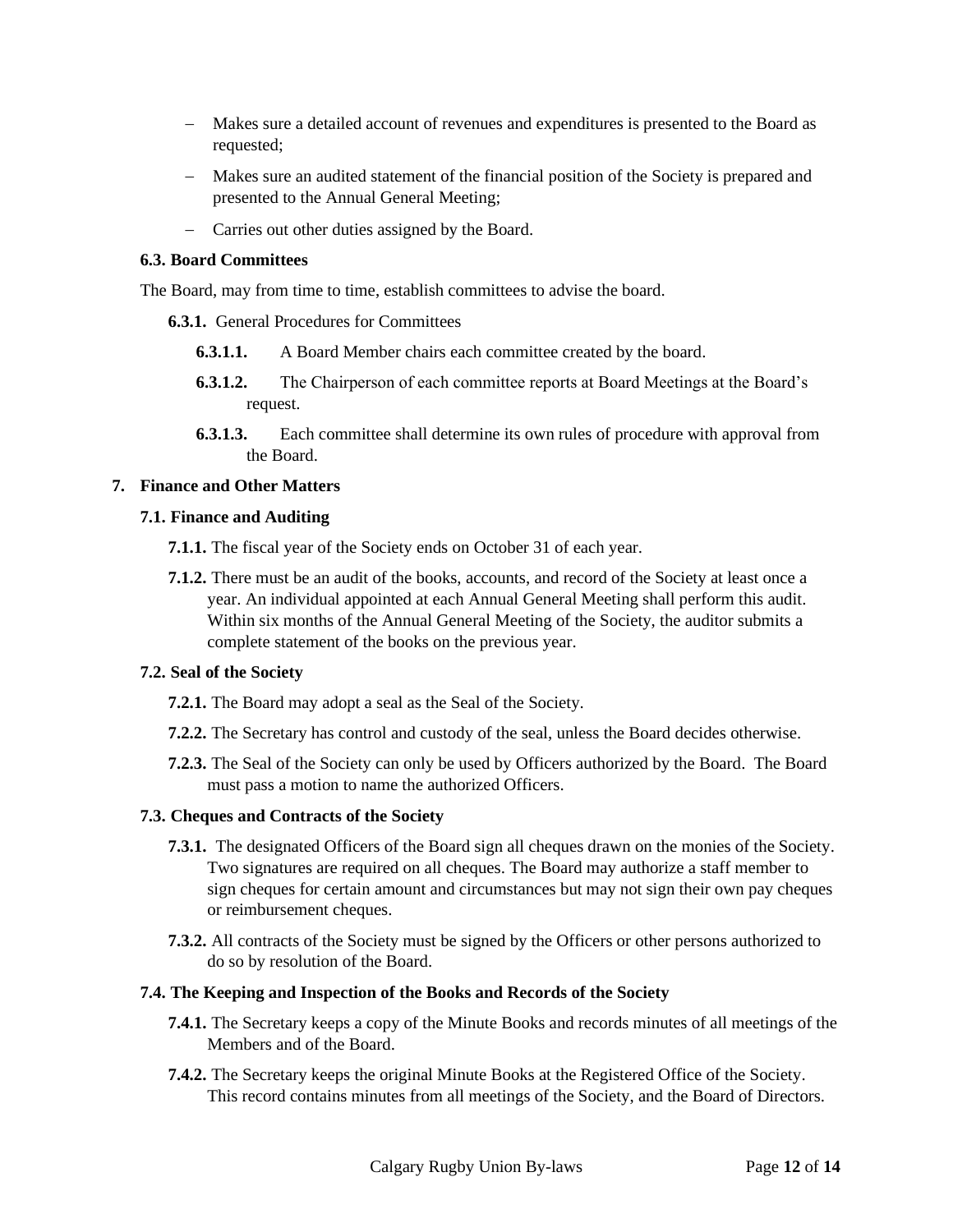- **7.4.3.** The Board keeps and files all necessary books and records of the Society as required by the By-laws, the *Societies Act*, or any other statute or laws.
- **7.4.4.** A Member wishing to inspect the books and records of the Society must give reasonable notice to the President or the Secretary of the Society of their intention to do so.
- **7.4.5.** Unless otherwise permitted by the Board, such inspection will take place only at the Registered Office, or other regular business premises operated by the Society, during normal business hours.
- **7.4.6.** All financial records of the Society are open for such inspection by the Members.
- **7.4.7.** Other records of the Society are also open for inspection, except for records that the Board designates as confidential, subject to, and in accordance with, the limitations of current information access and privacy laws.

#### **7.5. Borrowing Powers**

- **7.5.1.** The Society may borrow or raise funds to meet its objects or operations. The Board decides the amounts and way to raise money, including giving or granting security.
- **7.5.2.** The Society may issue debentures to borrow only by resolution of the Board confirmed by a Special Resolution of the Society.

#### **7.6. Payments**

- **7.6.1.** No Member, Director or Officer of the Society receives any payment for their services as a Member, Director or Officer.
- **7.6.2.** Reasonable expenses incurred while carrying out duties of the Society may be reimbursed upon Board approval.
- **7.6.3.** Members, Directors or Officers of the Society may receive payment for services rendered as an employee or a contractor upon Special Resolution by the Board.

## **7.7. Protection and Indemnity of Directors and Officers**

- **7.7.1.** Each Director or Officer holds office with protection from the Society. The Society indemnifies each Director or Officer against all costs or charges that result from any act done in their role for the Society. The Society does not protect any Director or Officer for acts of fraud, dishonesty, or bad faith.
- **7.7.2.** No Director or Officer is liable for the acts of any other Director, Officer, or employee. No Director or Officer is responsible for any loss or damage due to the bankruptcy, insolvency, or wrongful act of any person, firm or corporation dealing with the Society. No Director or Officer is liable for any loss due to an oversight or error in judgement, or by an act in their role for the Society, unless the act is fraud, dishonesty or bad faith.
- **7.7.3.** Directors or Officers can rely on the accuracy of any statement or report prepared by the Society's auditor. Directors or Officers are not held liable for any loss or damage as a result of acting on that statement or report.

## **8. Amending the By-laws**

**8.1.** These By-laws may be cancelled, altered, or added to by a Special Resolution at any Annual General or Special Meeting of the Society.